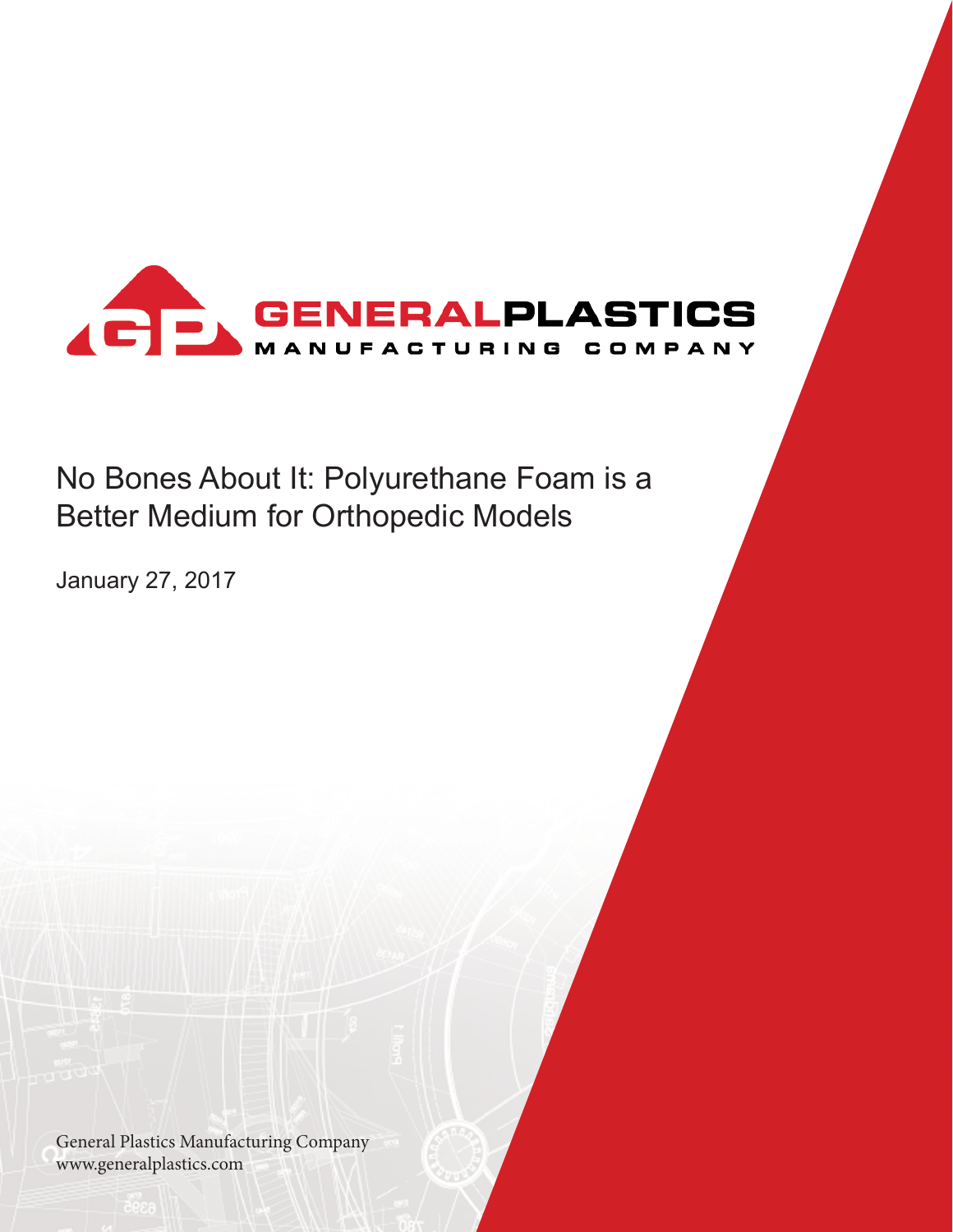

## **TRADITIONAL MEDIA AND THEIR DRAWBACKS**

Common materials for orthopedic testing and education – most often, cadaver specimens, but also animal bones and wood – while utilitarian, are far from ideal for today's researchers and students. Their deficits are manifold, just a few of which include scarcity, cost, and consistency across specimens.

When it comes to supply and demand, cadavers become available either by donation or via bodies unclaimed after death. The supply funnel is scarce and therefore increases the cost per specimen. Costs also increase due to the associated regulations for storing, shipping, and disposing of human specimens. And ultimately, not all specimens are created equal.

Whether due to individual differences or changes attributable to embalming methods, variations exist across specimens. When combined with the fact that most cadaver bones come from the elderly and infirm, which is not necessarily representative of the population at large, it negatively impacts the consistency needed for medical accuracy and statistical robustness (Horn, 2010; Elfar, 2014).

### **A SUITABLE SUBSITUTE**

The search for a more reliable medium has led many medical researchers and educators to polyurethane foam as the composite material of choice for orthopedic models. Polyurethane immediately addresses the drawbacks of traditional materials in that:

- There is no shortage of supply. Polyurethane foam is readily available from commercial sellers to meet various needs of researchers and educators alike
- Batches can be produced at a substantially lower cost when compared to procuring cadaver specimens
- Depending on selected manufacturer's methods, consistency across materials batch to batch may be ensured





*Photos provided by Sawbones®.*

In addition, polyurethane foam is not subject to the onerous regulations of cadaver bones, and it is resistant to moisture and mold. This makes shipping, storage and disposal simple and inexpensive (Elfar, 2014).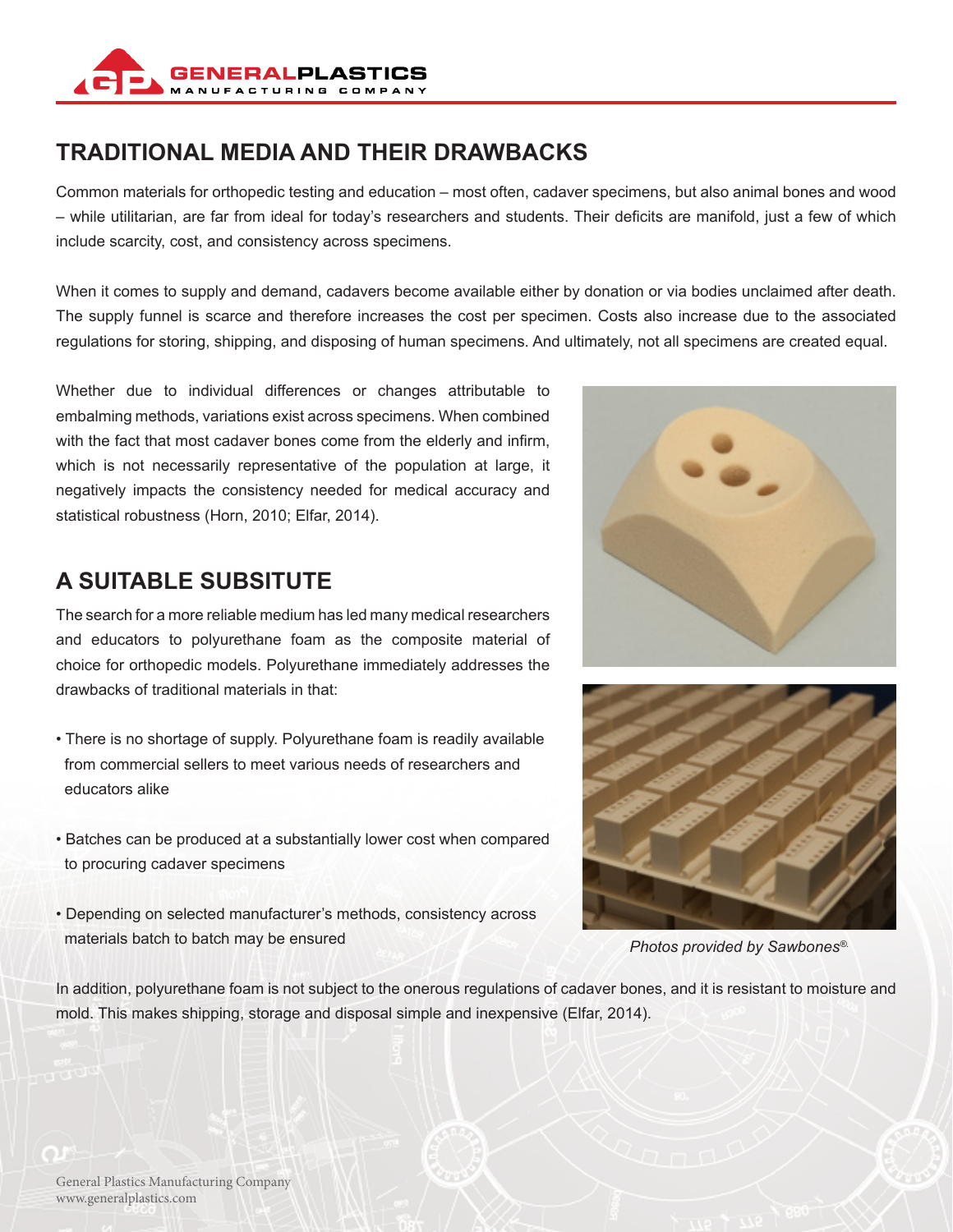

Yet the most important question is whether the polyurethane foam is a suitable analogue for bone? Does it mimic the properties of bone necessary for accurate biomechanical testing? The short answer is yes.

Numerous studies have found polyurethane foam to be a suitable substitute for human cancellous bone both in terms of its mechanical properties and as a substrate for implant testing (Shim, 2012; Horn). Polyurethane can be processed to mimic both the compressive strength and elastic modulus of bone. It can mimic healthy bone, and by adjusting foam density, conditions such as osteoporotic bone can also be recreated for study (Patel, 2008). Rigid polyurethane foam is approved by the American Society of Testing Methods (ASTM) as a standard material for testing orthopedic devices and instruments (ASTM, 2012).

### **AN EXPERIENCED PARTNER**

If you are ready to make the jump from traditional materials to polyurethane foam for your orthopedic testing and education, consider General Plastics as your raw materials supplier and partner. For orthopedic medical parts fabrication visit www. sawbones.com.

With 75 years as an innovator in the plastics industry, General Plastics have finely honed quality assurance processes in place and a long track record of delivering on the

most stringent customer requirements.

The LAST-A-FOAM® FR-3700 polyurethane foam series is regularly used in orthopedics as artificial media for bone testing. It comes in a range of densities from 3-40 pounds per cubic foot, and thus can be made to mimic human bone across a range of conditions and testing needs. Vitally, they have a consistent cellular structure that closely approximates human bone, so are ideal for research purposes and for medical students to develop their surgical skills.

One recent study (Iweju, 2014) found General Plastic's LAST-A-FOAM® series to be superior to other polymer materials and grades of polyurethane foam for artificial joint testing. Across a number of qualities important in orthopedic research including density, compressive strength, and tensile strength,

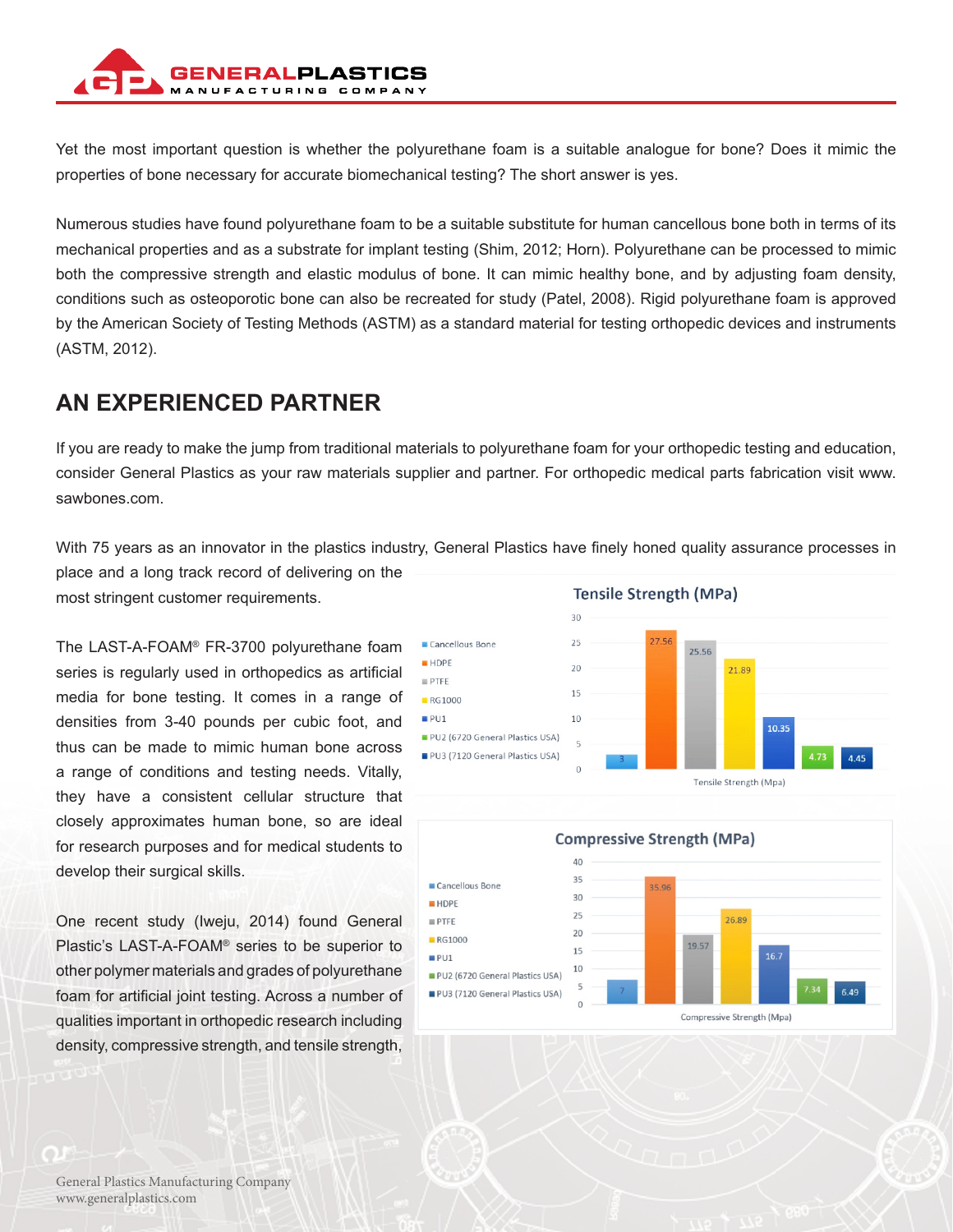

General Plastics' LAST-A-FOAM® products (PU2 & PU3 in the charts below) were the closest analogue to human cancellous bone.

For orthopedic medical parts fabrication, go to General Plastics' 25-year customer, Sawbones, located on Vashon Island, Washington. For more information on General Plastics' LAST-A-FOAM<sup>®</sup> and how you can use it for your application, call us at 866-825-1378.

**[Download our Case Application](https://www.generalplastics.com/case-applications/pu-foam-orthopedic-models)** detailing how Sawbones, the largest provider of orthopedic and anatomical models, uses FR-3700 in their products and workshops.

#### **REFERENCES**

ASTM International. *Standard Specification for Rigid Polyurethane Foam for Use as a Standard Material for Testing Orthopaedic Devices and Instruments.* West Conshohocken, PA: ASTM International; 2012.

J. Elfar, MD, S. Stanbury, MD, R.M. Garcia Menorca, J. D. Reed. Composite Bone Models in Orthopaedic Surgery Research and Education. J Am Acad Orthop Surg. 2014 February ; 22(2): 111–120.

T. Horn, O. L.A. Harrysson, J.P. Little, H. A. West II, D. J. Marcellin-Little; Design and Manufacturing of Bone Analog Models for the Mechanical Evaluation of Custom Medical Implants. 2010 September; https://www.researchgate.net/ publication/267794405

C.C. Iwejua. Alternative to Bone for Laboratory Testing of Artificial Joints. 2014 September.

PS Patel, DE Shepherd, DW Hukins. Compressive properties of commercially available polyurethane foams as mechanical models for osteoporotic human cancellous bone. *BMC Musculoskelet Disord.* 2008; 9:137. doi:10.1186/1471-2474-9-137

V. Shim, J. Boheme, C. Josten and I. Anderson (2012). Use of Polyurethane Foam in Orthopaedic Biomechanical Experimentation and Simulation, Polyurethane, Dr. Fahmina Zafar (Ed.), InTech, DOI: 10.5772/47953. Available from: http:// www.intechopen.com/books/polyurethane/use-of-polyurethane-foam-in-orthopaedic-biomechanical-experimentation-andsimulation